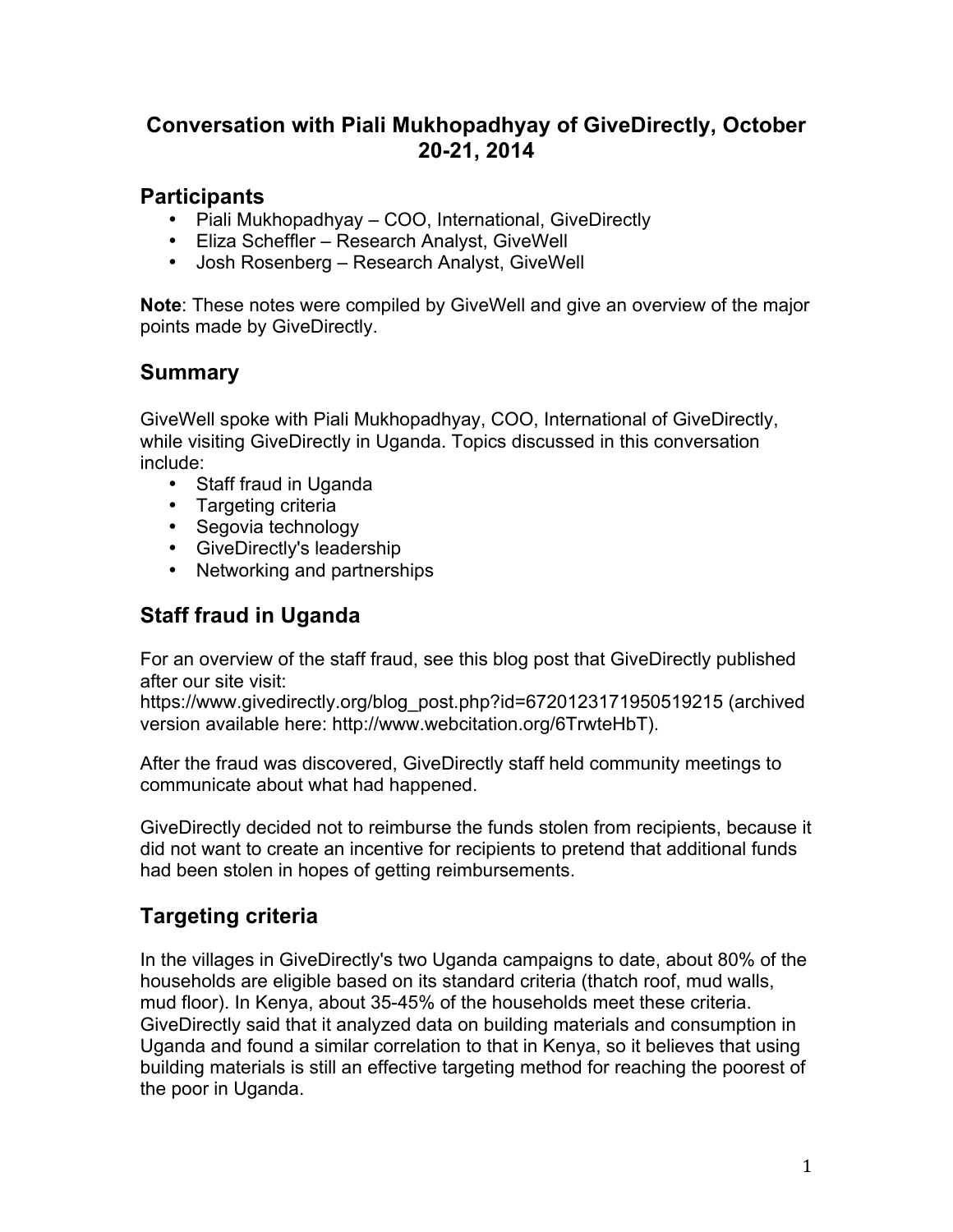Targeting is a massive challenge, and a good core competency for GiveDirectly to refine. GiveDirectly told us that when it meets with government officials about potentially assisting in the implementation of national cash transfer programs, officials often ask about GiveDirectly's targeting capabilities.

GiveDirectly is considering minor modifications to its targeting criteria, but has decided not to focus on that until Segovia technology is fully deployed and the organization has more bandwidth. Such changes would be intended to include among eligible households those that are considered especially vulnerable by their communities despite having iron roofs, such as widows or those with very poor quality iron roofs.

#### **Saturation model**

When it experimented with making transfers to all households in a village ("saturation model"), GiveDirectly did not see a major change in its costs or in the number of people "gaming" the system by pretending to be eligible. In a saturation model, people can game by pretending to live within a village GiveDirectly is working in, or by members of the same household pretending to live in separate buildings.

## **Segovia technology**

Currently, GiveDirectly is "knee deep" in testing the Segovia product. This software testing has been a major priority in recent months.

Segovia technology will aggregate data on adverse events from follow up surveys, hotline calls, and in-field reports; it will also enable tracking of each adverse event.

## **GiveDirectly leadership**

Paul Niehaus, GiveDirectly's President, transitioned this year from working part time to full time. Ms. Mukhopadhyay said that it has been good to have Prof. Niehaus working full time, and that it has enabled them to spend a lot more time thinking about partnerships and in-country networking. Prof. Niehaus and Ms. Mukhopadhyay have also worked together to plan for GiveDirectly's potential expansion into Rwanda.

Ms. Mukhopadhyay spends about 60% of her time on "core ops," which refers to non-campaign-specific work like organization building, technology, legal compliance, and networking. The other 40% of her time is spent on campaignspecific work. Ms. Mukhopadhyay noted that the case of fraud in Uganda has caused her to spend more time on campaign-specific work than usual.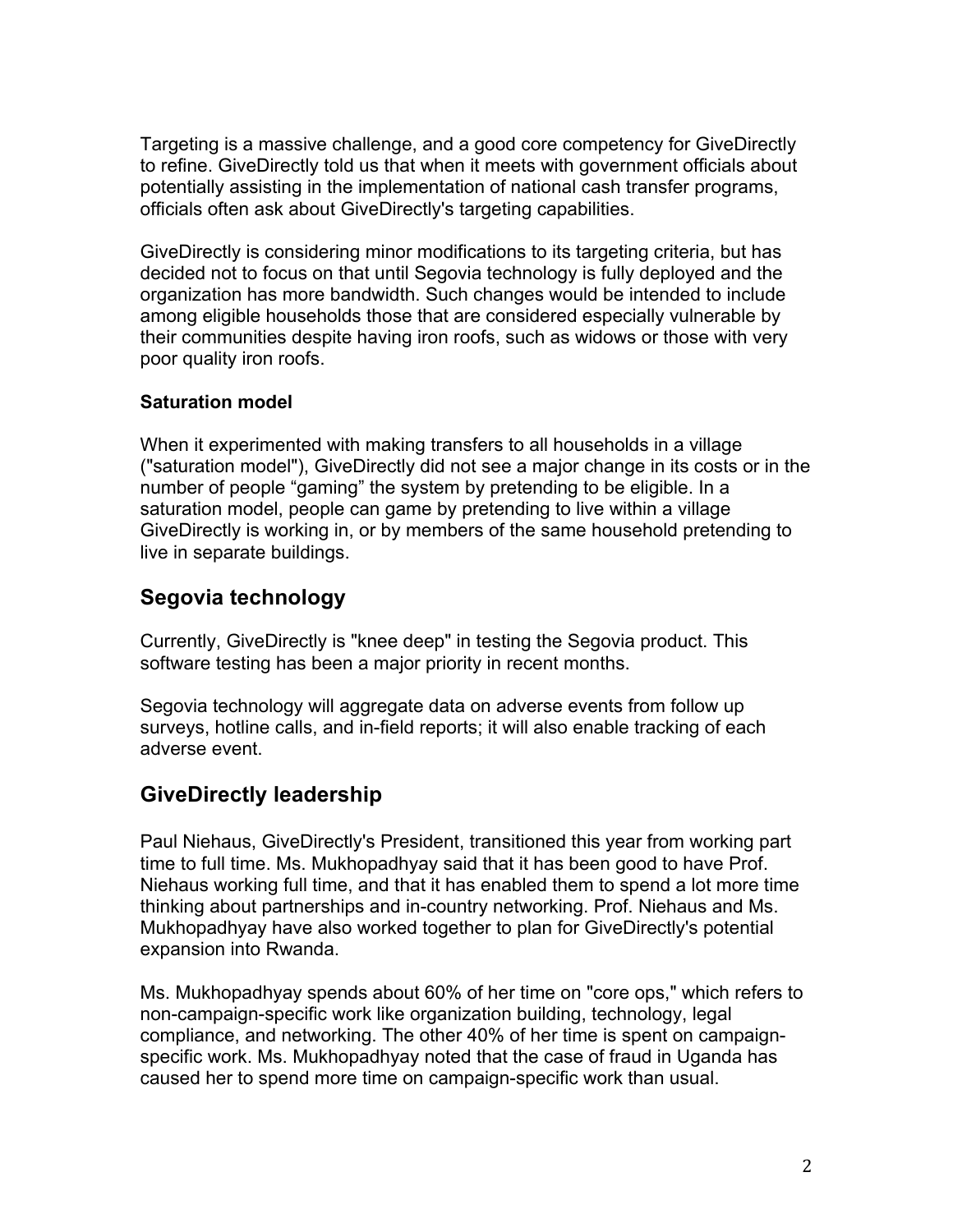#### **Networking and partnerships**

#### **Partnering with government officials on government cash transfer programs**

Prof. Niehaus and Michael Faye, GiveDirectly Director and Segovia CEO, are traveling to East Africa soon to meet with high-level government officials. In Uganda, Prof. Niehaus and Mr. Faye will be meeting with a Member of Parliament and a Cabinet Minister who contacted GiveDirectly's lawyers to request that GiveDirectly work in the Minister's district.

Forming partnerships with government officials has the benefit of expediting the government approvals process and possibly leveraging public funds. However, working with government could also politicize GiveDirectly's program. Before agreeing to a partnership, GiveDirectly would discuss elements of the program such as targeting and branding. GiveDirectly said that it will determine on a caseby-case basis whether government partnerships are worth pursuing.

GiveDirectly is not interested in fully funding programs for government officials, but it is considering arrangements whereby public money would be matched by philanthropic capital. In Kakamega county, the Governor is administering a conditional cash transfer program fully paid for from county devolution funds. GiveDirectly could advocate for other Governors to run cash transfer programs and provide end-to-end implementation.

#### **Seeking government approvals for GiveDirectly cash transfer campaigns**

By now, GiveDirectly understands well the process for seeking government approvals in Kenya and does not see acquiring approvals as a major risk. GiveDirectly said that in Kenya it is important to maintain relationships with government officials at the county and district levels; district commissioners introduce GiveDirectly to chiefs, and chiefs introduce GiveDirectly to village elders. In Uganda, there are no counties, so GiveDirectly coordinates with a few people at the district level to acquire approvals, and from there connect with officials at the local level.

GiveDirectly just received permission to work in Ukwala district in Kenya. The whole approvals process took 2 weeks from the time that Joe Huston (Kenya Field Director) met with the district commissioner to the signing of the Memorandum of Understanding.

The people who GiveDirectly is in touch with in Kenya are largely political appointees, so they will likely stay in their positions as long as the current president, Uhuru Kenyatta, is in power. President Kenyatta was elected in 2013 and elections are every 5 years.